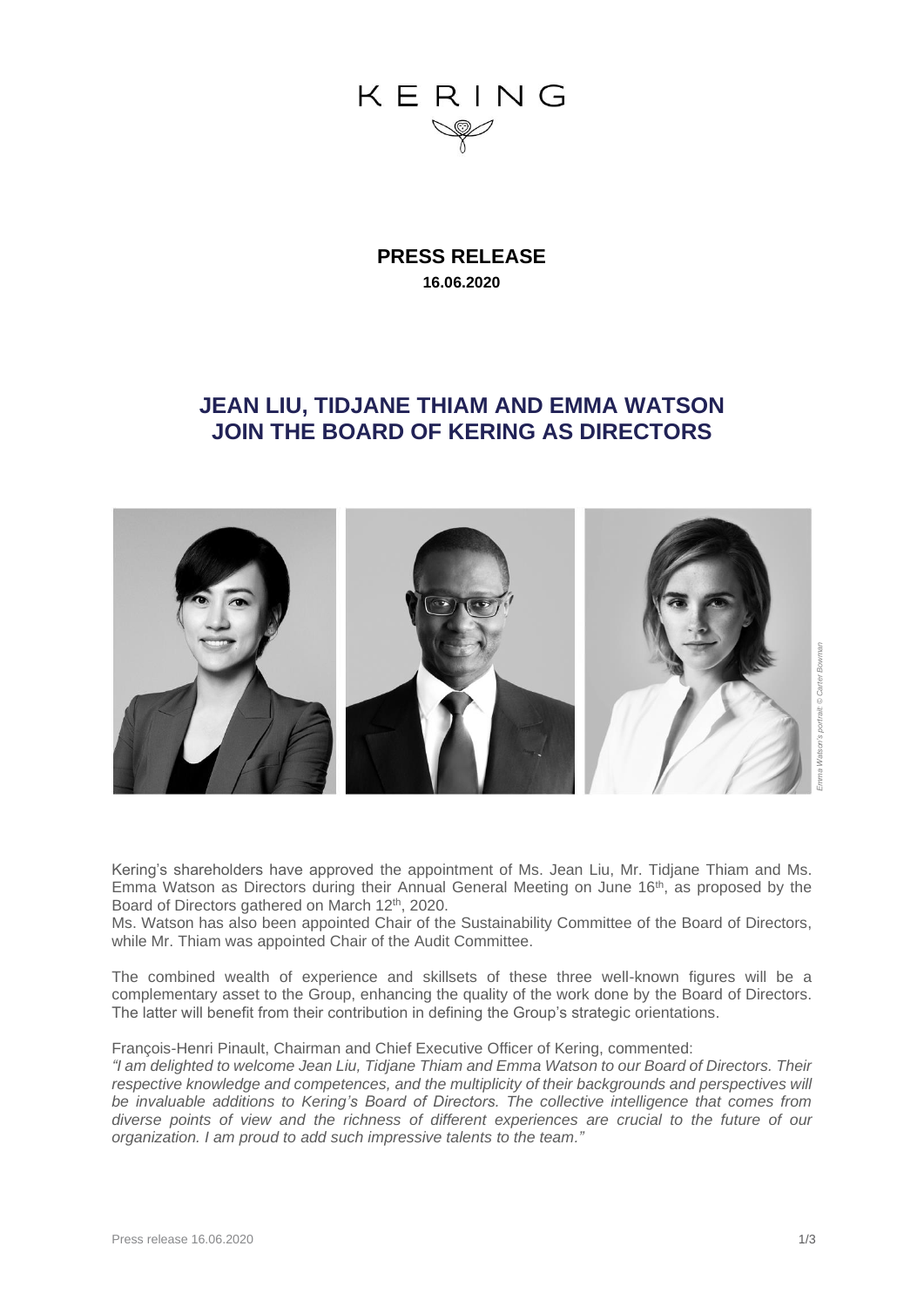# KERING

#### **About Jean Liu**

Jean Liu is the President of Didi Chuxing. Working with Cheng Wei, founder and CEO of DiDi, Jean Liu led DiDi to become the world's largest multi-modal mobile transportation platform, delivering over 10 billion orders a year to over 550 million users across Asia, Latin America and Australia. She champions a more collaborative approach for the new tech sector to work with policymakers, the public sector and the automotive industry to address the world's urban services, environmental and employment challenges.

Jean Liu is also an advocate for women's empowerment in the tech and sharing economy sectors, in part through the DiDi Women's Network, the first career development program for women in the Chinese internet sector.

Jean Liu was featured on Fortune's Most Powerful Women International List from 2016 to 2019, and Finance Asia's list of The Region's Top Entrepreneurs in 2019. She was recognized as one of Time's 100 Most Influential People and was honored by the Asia Society as an Asia Game Changer in 2017. In 2016, she was named on Fast Company's World's Most Creative People in Business List.

Jean Liu received a bachelor's degree from Peking University and a master's degree from Harvard University, both in Computer Science, and earned an honorary doctorate in Commercial Science at New York University. She is a founding member of the advisory board of the Bloomberg New Economy Forum and a member of the Asia Society's Board of Trustees.

#### **About Tidjane Thiam**

Tidjane Thiam served as Chief Executive Officer of Credit Suisse Group AG from July 2015 to February 2020. In April 2020, President Cyril Ramaphosa, Chairperson of the African Union, appointed Mr. Thiam as African Union Special Envoy on Covid 19.

Throughout his career, Mr. Thiam has led organizations in both the private and public sectors, and has developed projects and programs that stimulate businesses and economies.

At Credit Suisse, progress continues to build on a successful three-year restructuring program that was recognized by Euromoney with the 'Banker of the Year' Award for Excellence in 2018. Under his leadership, in 2019, Credit Suisse delivered its highest profits since 2010.

His tenure as Group Chief Executive of Prudential plc from 2009 to 2015 saw the firm's market capitalization treble to more than USD 60 billion. He was elected Chairman of the Board of the Association of British Insurers, a role he held from 2012 to 2014. Prior, he held a variety of leadership roles at Aviva from 2002 to 2007, including CEO of Aviva Europe and Executive Director.

From 1994 to 1999, Mr. Thiam returned to Côte d'Ivoire to serve as a Cabinet Secretary, CEO of the National Bureau for Technical Studies and Development, and represented Côte d'Ivoire *vis-à-vis* the World Bank/IMF. He led one of the largest and most successful emerging market privatizations and infrastructure development programs. He was recognized as a Global Leader for Tomorrow by the World Economic Forum in 1997 and included in the WEF's world 'dream cabinet' in 1999.

Earlier in his career, Mr. Thiam spent a decade with McKinsey and Company, where he was a partner. Mr. Thiam is a member of the Group of Thirty (G30). In 2019, he became a member of the International Olympic Committee (IOC) and was appointed in May 2020 a member of the IOC Finance Commission. From 2014 to 2019 he served on the Board of Directors of 21st Century Fox.

Mr. Thiam was awarded the Chevalier of the French Legion of Honor in 2011. He was recognized on the 'Time 100' list in 2010.

He is a graduate of the École Polytechnique and the École Nationale Supérieure des Mines de Paris, and holds an MBA with distinction from Insead. He has received a degree of Doctor of Law, honoris causa, from the University of Warwick.